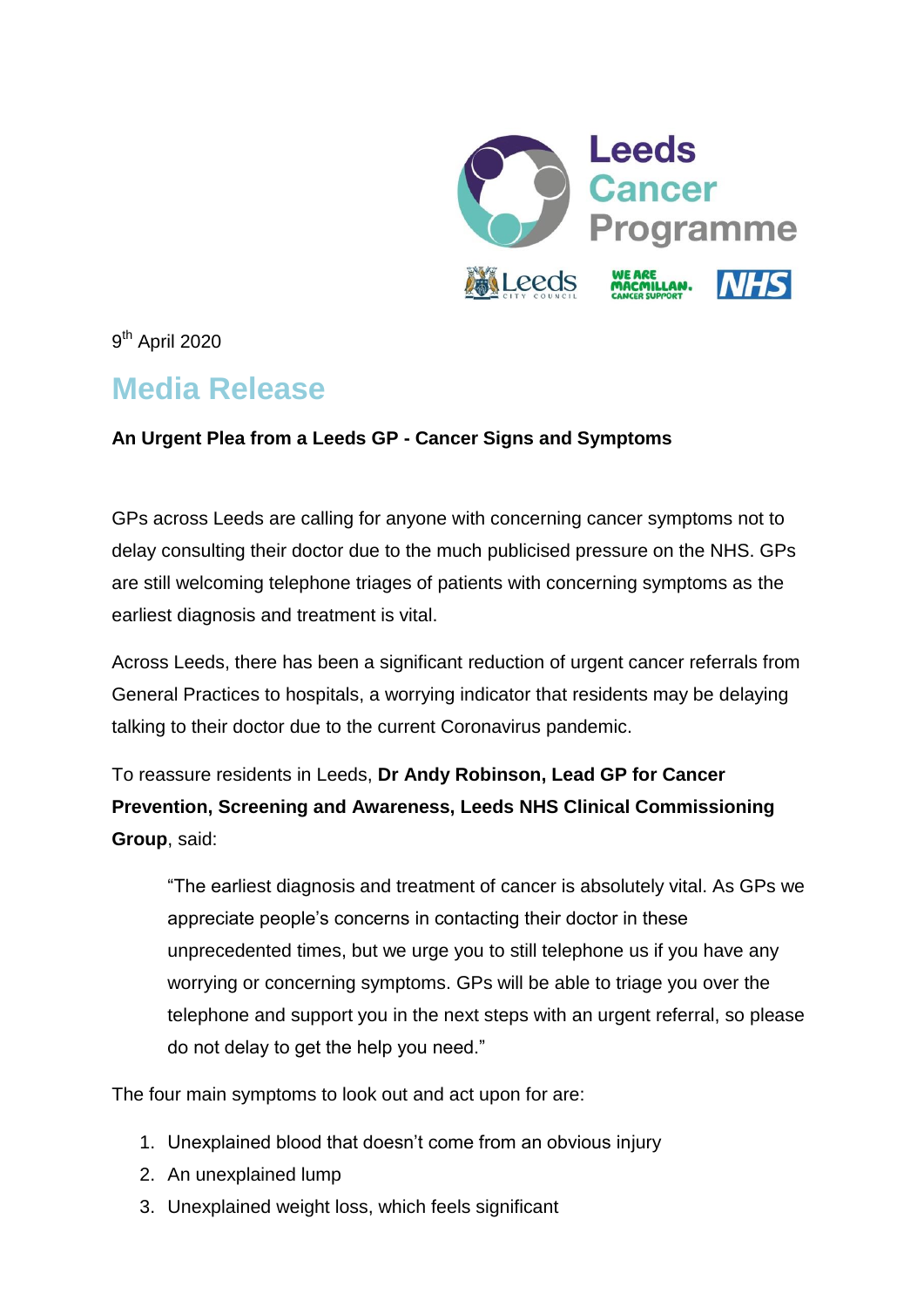4. Any type of unexplained pain that doesn't go away, not including long standing pain where there is already a cause, (i.e. back pain).

Anyone noticing these symptoms should feel confident to contact their GP to arrange a telephone triage in the first instance.

## **ENDS**

**For media enquiries please contact:** Mary Webb, Leeds Cancer Programme; [Mary.webb@nhs.net](mailto:Mary.webb@nhs.net) [www.leedscancerprogramme.org.uk](http://www.leedscancerprogramme.org.uk/) @LeedsCancerProg

**Note to editors:** The main symptoms listed below are for the four main cancers, but any other worrying changes could also point to another serious or long term condition.

#### **Bowel Cancer**

- persistent blood in poo
- persistent change in bowel habit
- persistent tummy pain, bloating or discomfort.

Most people with the symptoms do not have bowel cancer – other health problems can cause these symptoms. It is important people contact their GP if they have 1 or more of these symptoms and they have persisted for more than 4 weeks.

## **Breast Cancer**

Breast cancer can have several symptoms, but the first noticeable symptom is usually a lump or area of thickened breast tissue. Most breast lumps are not cancerous but it's always best to have them checked by a GP. Other symptoms include:

- a change in the size or shape of one or both breasts
- discharge from either of your nipples which may be streaked with blood
- a lump or swelling in either of your armpits
- dimpling on the skin of your breasts
- a rash on or around your nipple